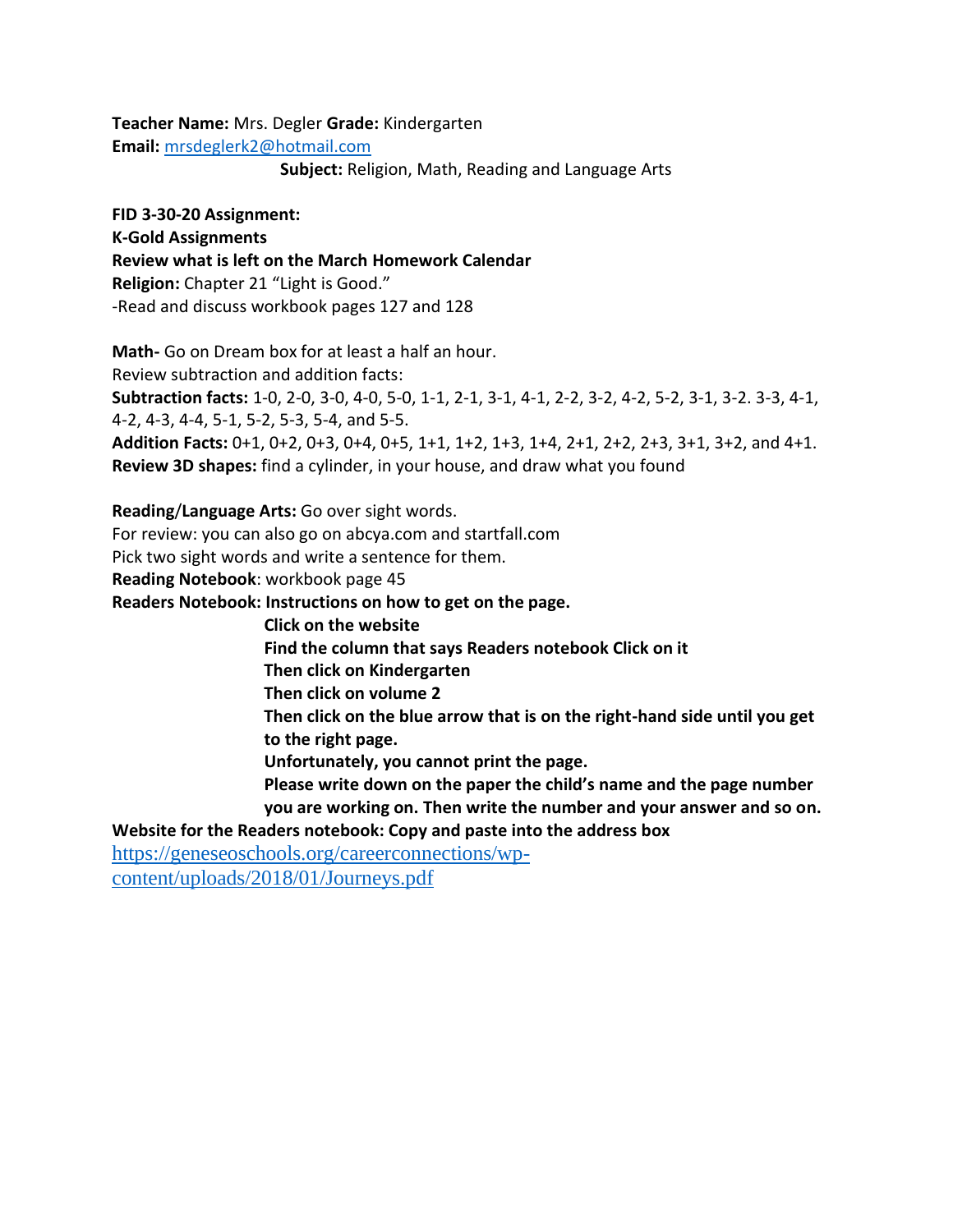## **FID 3-31-20 Assignment: Review what is left on the March Homework Calendar**

**Religion:** Chapter 21 "Light is Good." -Read and discuss workbook pages 129 and 130

**Math-** Go on Dream box for at least a half an hour. Review subtraction and addition facts: **Subtraction facts:** 1-0, 2-0, 3-0, 4-0, 5-0, 1-1, 2-1, 3-1, 4-1, 2-2, 3-2, 4-2, 5-2, 3-1, 3-2. 3-3, 4-1, 4-2, 4-3, 4-4, 5-1, 5-2, 5-3, 5-4, and 5-5. **Addition Facts:** 0+1, 0+2, 0+3, 0+4, 0+5, 1+1, 1+2, 1+3, 1+4, 2+1, 2+2, 2+3, 3+1, 3+2, and 4+1. **Review 3D shapes:** find a sphere, in your house, and draw what you found

**Reading**/**Language Arts:** Go over sight words. For review: you can also go on abcya.com and startfall.com Pick two new sight words and write a sentence for them. **Reading Notebook**: workbook page 46

## **FID 4-1-20 Assignment-Review what is left on the March Homework Calendar**

**Religion:** Chapter 21 "Light is Good." -Read and discuss workbook page 131

**Math-** Go on Dream box for at least a half an hour. Review subtraction and addition facts: **Subtraction facts:** 1-0, 2-0, 3-0, 4-0, 5-0, 1-1, 2-1, 3-1, 4-1, 2-2, 3-2, 4-2, 5-2, 3-1, 3-2. 3-3, 4-1, 4-2, 4-3, 4-4, 5-1, 5-2, 5-3, 5-4, and 5-5. **Addition Facts:** 0+1, 0+2, 0+3, 0+4, 0+5, 1+1, 1+2, 1+3, 1+4, 2+1, 2+2, 2+3, 3+1, 3+2, and 4+1. **Review 3D shapes:** find a cone, in your house, and draw what you found

**Reading**/**Language Arts:** Go over sight words. For review: you can also go on abcya.com and startfall.com Pick two new sight words and write a sentence for them. **Reading Notebook**: workbook page 47